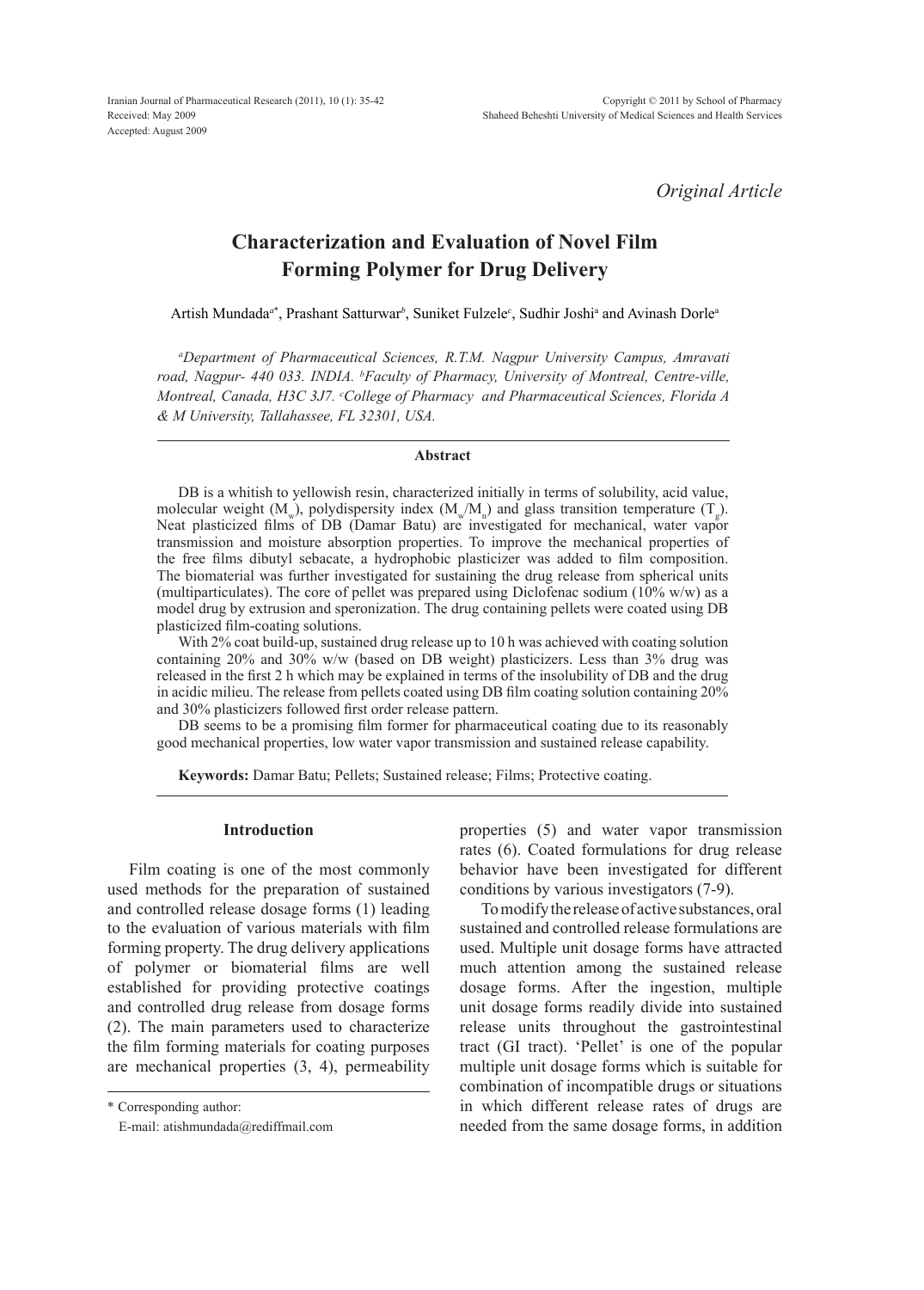to *in-vivo* advantage such as reduction in the risk of dose dumping, reduced local irritation and more predictable drug release profiles (10). Pellets prepared by coating process for sustained release, are composed of two important parts; the core of pellets and coated layer. Extrusion and spheronization is one of the most widely used pelletization processes in the pharmaceutical industry as the processing time required is short. After introducing the extruder and spheronizer, the pelletization process has changed noticeably. The pelletization process results in an improved granulation shape and narrow size distribution. The process of pelletization using extrusion and spheronization involves various stages like wet massing, extrusion, spheronization and dryness. Extrusion spheronization offers some advantages like spherical pellets produced with smooth surface, narrow particle size distribution and minimal friability with ability to incorporate high levels of active substances up to 60-80%. Despite an extensive research on cellulosic and acrylic polymers that have good film forming property, problems still arise when they are sprayed on the tablets or pellets surface (7). Tackiness, undesired agglomeration and cracking tendency in dry coating lead to wrong coating composition. Due to such limitations associated with the existing film formers, there is always a constant quest for novel polymers or biomaterials with better film forming characteristics.

Damars are solid resins, generally less hard and durable than the copals, and white to yellow in color. They are obtained from *Shorea* spp. Like *S. lamellata* Foxw., *S. virescens* Parijs, *S. retinodes* Sloot., *S. guiso* and *S. robusta, Dipterocarpaceae* Family (11). They are distinguished from copal by means of their solubility in hydrocarbon-type solvents and drying oils. DB contains about 40% α-resin, 22% *β*-resin, 23% dammarol acid and 2.5% water (12). DB is mainly used as an emulsifier and stabilizer for the production of color, paints, inks and aromatic emulsions in food and cosmetic industries and also in manufacture of paper, wood, varnishes, lacquers, polishes and additives for beverages (13, 14). It has been also tried as water resistant coating and in pharmaceutical and dental industries for its strong binding properties (15). It has also been tried in pharmaceutical as a matrix former to

sustain the drug release (16).

In the present study, our aim was to evaluate DB as a novel biomaterial for pharmaceutical coating. Non-plasticized and plasticized films of DB were studied for their mechanical, water vapor transmission and moisture absorption properties. The pellets coated with plasticized film forming solution of DB were investigated for drug release characteristics.

### **Experimental**

## *Materials*

Damar Batu (R.R.Enterprises, Mumbai, India) Dibutyl Sebacate (DBS) was received from Morflex Inc., Greensboro, NC. Diclofenac Sodium was obtained as a gift sample from Zim Laboratories, Nagpur, India. All other chemicals were of analytical grade and purchased locally.

### *Polymer characterization*

DB was purchased locally and initially characterized for various physicochemical properties like color, acid value, softening point and solubility (17). Acid value calculated by the formula, acid value  $= 5.61$  n/w, where, n = number of mL of 0.1 M potassium hydroxide required and  $W =$  weight in grams of substance. The softening point determined by Herculus drop technique. For solubility, 6 g gum sample in 10 mL organic solvent and 3 g gum sample in 10 mL of different pH buffer was placed in a test tube mounted on water bath shaker for 24 h. Then, 2 mL of the mixture was transferred to a porcelain dish and the solvent was evaporated. Half of the weight gain of porcelain dish after complete solvent evaporation was taken as solubility. Molecular weight  $(M<sub>omega</sub>)$  and glass transition temperature (Tg ) was determined using gel permeation chromatography and differential scanning calorimeter respectively. Polymer samples for molecular weight were eluted through a PL gel 3  $\mu$  mixed column at a flow rate of a 1.0 mL/min using tetrahydrofuran as a solvent using a gel permeation chromatography system (Perkin Elmer) equipped with a differential refractometer (La-Chom Detector L-7490). Polystyrene standards (polysciences) were used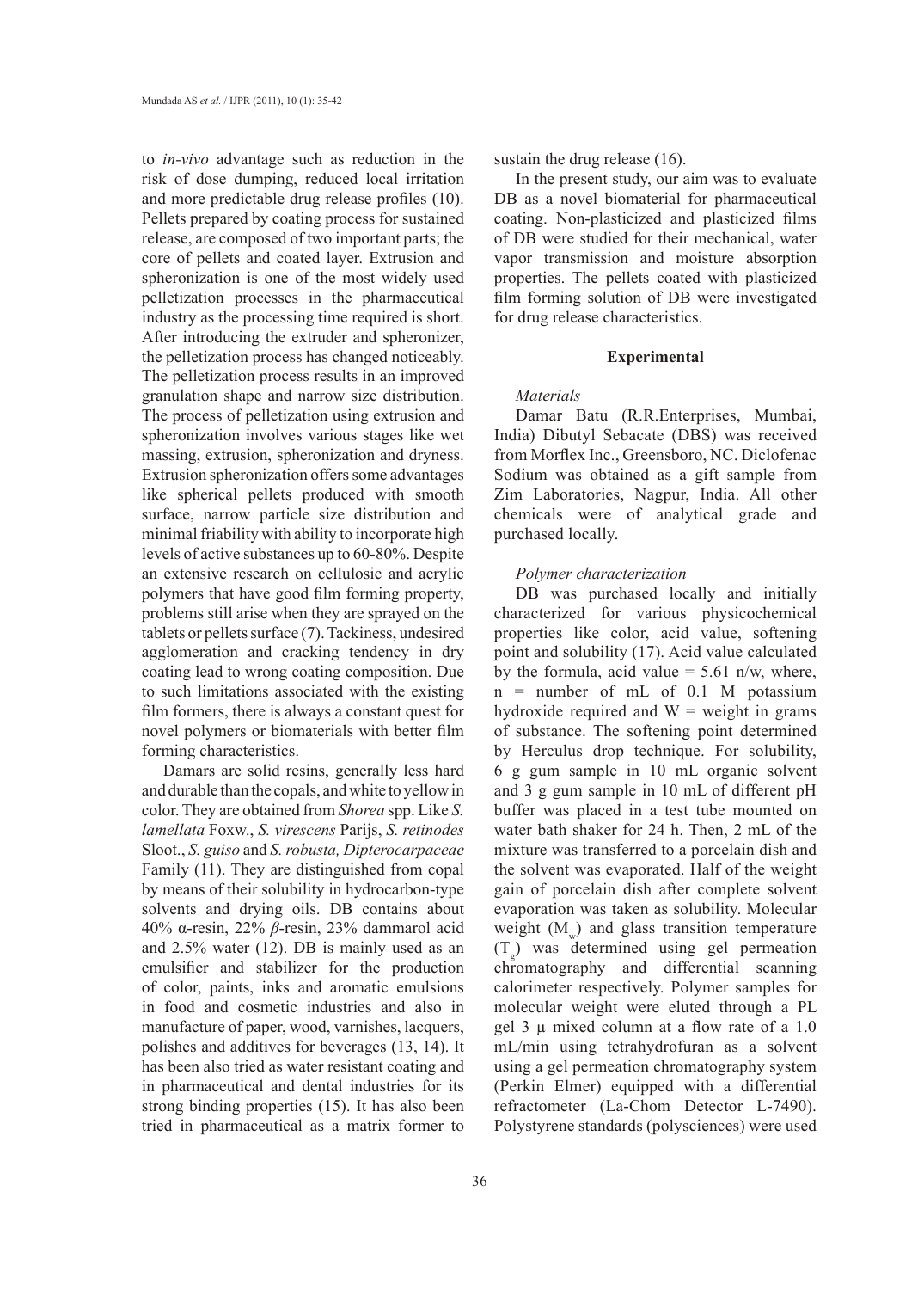for calibration purpose. For the determination of the glass transition temperature approximately 6 mg of sample was placed on the aluminium pan and scanned over a temperature range of 25- 250°C at a rate of 10°C /min using differential scanning calorimeter (DSC-Shimadzu 50). Samples were scanned in triplicate.

### *Preparation of films and its characterization*

Films of DB were prepared on the mercury substrate by solvent casting method (18), using 20% w/v solution in Chloroform. To evaluate the plasticizer effect, plasticizer (Dibutyl sebacate) was added in concentration of 20% and 30% w/w and taken as the percentage of the total weight of polymer in solution. Casted films were dried at a room temperature for 24 h. The casted films after drying were carefully cut into film strips (Length: 42.4 mm; Width: 19.8 mm; Thickness: 0.8 mm) and investigated for the mechanical properties like tensile strength, percent elongation and young's modulus (18) using Instron Instrument (model 4467, Instron Corp., Canton, MA) by ASTM standard test principle. The measurements were made at a crosshead speed of 5 mm/min and gauge length of 50 mm at 50% relative humidity (RH) and 23° C temperature. For each film specimen, all the parameters were determined in triplicate. Thickness gauge (Oswa scientific, Ambala, India) was used to determine film thickness (19) recorded in triplicate.

### *Moisture absorption studies of films*

 $25 \times 10$  mm<sup>2</sup> strips of films were used for percent moisture absorption studies. Strips in tarred petri dishes were transferred to glass desiccators maintained at controlled relative humidities of 23, 43, 75 and 95% respectively. Different saturated solutions containing excess solute were used to control the relative humidity (RH) in the chamber. Accurately weighed film specimen were placed in various RH chambers and removed at the end of 14 days and weighed again. Percent moisture absorption is calculated using the following formula:

Percent moisture absorption =

Final Wt. - Initial Wt. <sup>×</sup> <sup>100</sup> Initial Wt.

### *Water vapor transmission rate studies*

Water vapor transmission studies were done using the permeation cell consisted of a glass body (internal diameter  $= 2.25$  cm; height  $=$ 8.0 cm) and a cup with an opening of 23.4 mm diameter (test area 4.17 cm²). The body and the cup of the cell were held in place with the help of three screw clamps. The polymeric films of the appropriate dimensions were cut and mounted on the permeation cell to determine the water vapor transmission rate (20, 21). To provide effective surface area for water vapor transmission, the under-investigation film was tightly clamped between the cup and the body of the permeation cell. The RH was maintained at 43% and 93% using saturated salt solution with excess solute of potassium carbonate and potassium nitrate respectively (22). The charged cells were weighed and transferred to the desiccators maintained at 0% RH. The cells were removed at the end of 24 h and reweighed. The amount of water vapor transmitted through the film was given in terms of the weight loss of the assembled cell. The Utsumi's equation has been used to determine the water vapor transmission rate (23). Utsumi's equation taking Film thickness into consideration is given as:

$$
Q = \frac{W \times L}{S}
$$

Where,  $W = Mass$  of water (g) transmitted per 24 h,  $L =$  Film thickness (cm),  $S =$  Surface area (cm²),  $Q =$  Water vapor transmission (g.cm/ cm²)/24 h.

*Preparation and evaluation of diclofenac sodium pellets*

Pellet cores containing diclofenac sodium (DS 10% w/w) were prepared using extrusionsperonization. Microcrystalline cellulose (MCC) was chosen since it is commonly used as filler in aggregates applied in pharmaceutical production. These pellets generally showed a limited amount of fragmentation (24). DS and MCC (Avicel pH 101) were mixed and blended using binder solution to obtain wet mass that was transferred to a twin extruder and screened through 2 mm sieve at an extruder speed of 50 rpm. The extrudates so obtained were speronized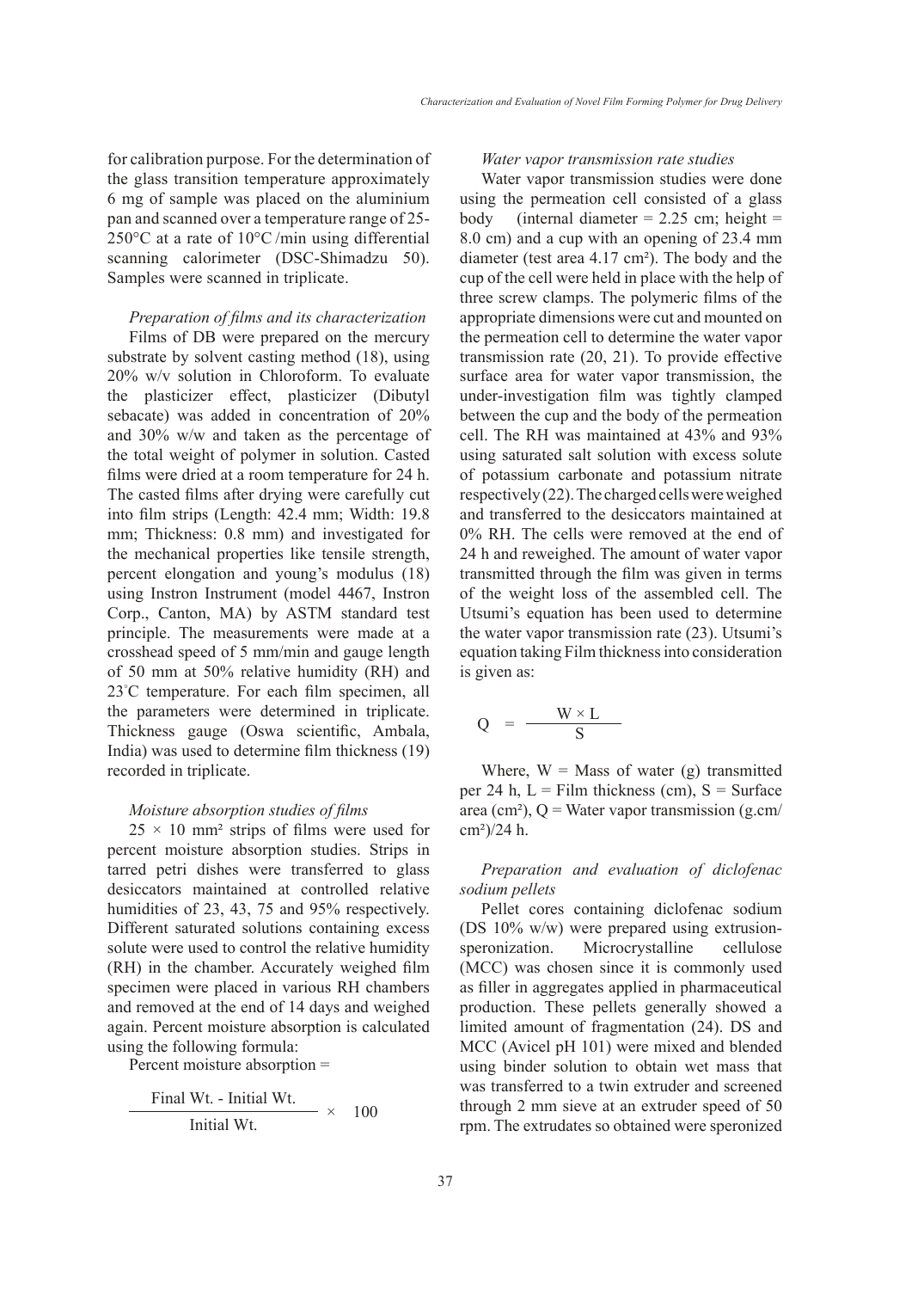**Table 1.** Polymer characterization.

| Grey brown |
|------------|
|            |
|            |
|            |
|            |
|            |
|            |

\* Represents average of five determinations.

at 1000 rpm for 5 min. The DS pellets were dried at 40°C for 6 h.

Physicochemical properties of DS pellet such as moisture absorption, particle size distribution, bulk density, flow rate, angle of repose and percent friability were evaluated (25). To determine the DS content in pellets, about 500 mg 14/20 mesh cut DS pellets (*i.e*. equivalent to 50 mg of DS) were transferred to 50 mL volumetric flask. Then, 40 mL methanol was added to the flask and the mixture was shaken continuously to extract drug completely. After that, volume of the solution was made to 50 mL with methanol. The mixture was filtered and the filtrate was collected. The content of DS in filtrate was determined using spectrophotometer (Shimadzu Inc., Japan) at 276 nm.

# *Pharmaceutical coating*

The drug containing pellets were coated with plasticized DB film forming solution achieving 2% coat buildup without any significant agglomeration or tackiness. The coating of the pellets were done using spray rate of 1.0 mL/ min, spray gun position 15 cm from pellet bed surface and atomizing pressure of 2.8 Kg/cm<sup>2</sup>, under conditions of inlet air temperature of 70- 75°C, with pellet bed temperature of 40-45° C.

# *Scanning electron micrography (SEM)*

Scanning electron micrography (SEM) of whole intact pellets and cross-sections of pellets were done using scanning electron microscope (Stereoscan 250-MK-III). Samples for SEM of whole intact pellet and cross-sectioned pellet were prepared by splitting them with sharp blade and were fixed on spherical brass stub with the help of adhesive tape. Fixed samples were gold coated for 120 sec under Argon atmosphere using sputter coater before examination (26).

#### *In-vitro dissolution studies*

*In-vitro* drug release analysis was performed initially in 900 mL of 0.1 N HCl (pH 1.2) for 2 h and then in phosphate buffer pH 6.8 up to 10 h. Drug release from coated pellets was tested using USP XXIII dissolution apparatus 2 (Veego scientific, Mumbai, India) at 37°C at a speed of 50 rpm. Accurately weighed portion of about 500 mg of film coated DS pellets equivalent to 50 mg DS was added to each dissolution vessel. Aliquots of solution were withdrawn at predetermined time intervals and exchanged with new media of the same volume maintained at the same temperature. The amount of the drug released from the formulations was determined in each aliquot using spectrophotometer at 276 nm. The *in-vitro* dissolution studies were carried out in triplicate.

To determine the drug release kinetics, the *invitro* release data have been treated as each of the three kinetic models viz. Zero order release kinetics, First order release kinetics and Higuchi kinetics.

### **Results and Discussion**

DB is a white to yellowish colored transparent crystalline material with softening point range of 90-93°C. The physicochemical properties of DB are shown in Table 1. DB has a narrow range of molecular weight distribution as indicated by the polydispersity index  $(M_w/M_n)$  of 1.7. The glass transition temperature of DB was found to be 38.79°C. Different solvents and different pH conditions were used to determine the solubility of DB. From the study, it was found that DB was practically insoluble in water and soluble in almost all organic solvents showing its hydrophobic nature. DB showed a pH dependent solubility as an acid resistant property (Table 2).

### *Film characterization*

Non-plasticized DB films were smooth and transparent but slightly brittle and hence, the addition of plasticizer was found to be effective in improving the mechanical properties of free films. Plasticizer shifts the glass transition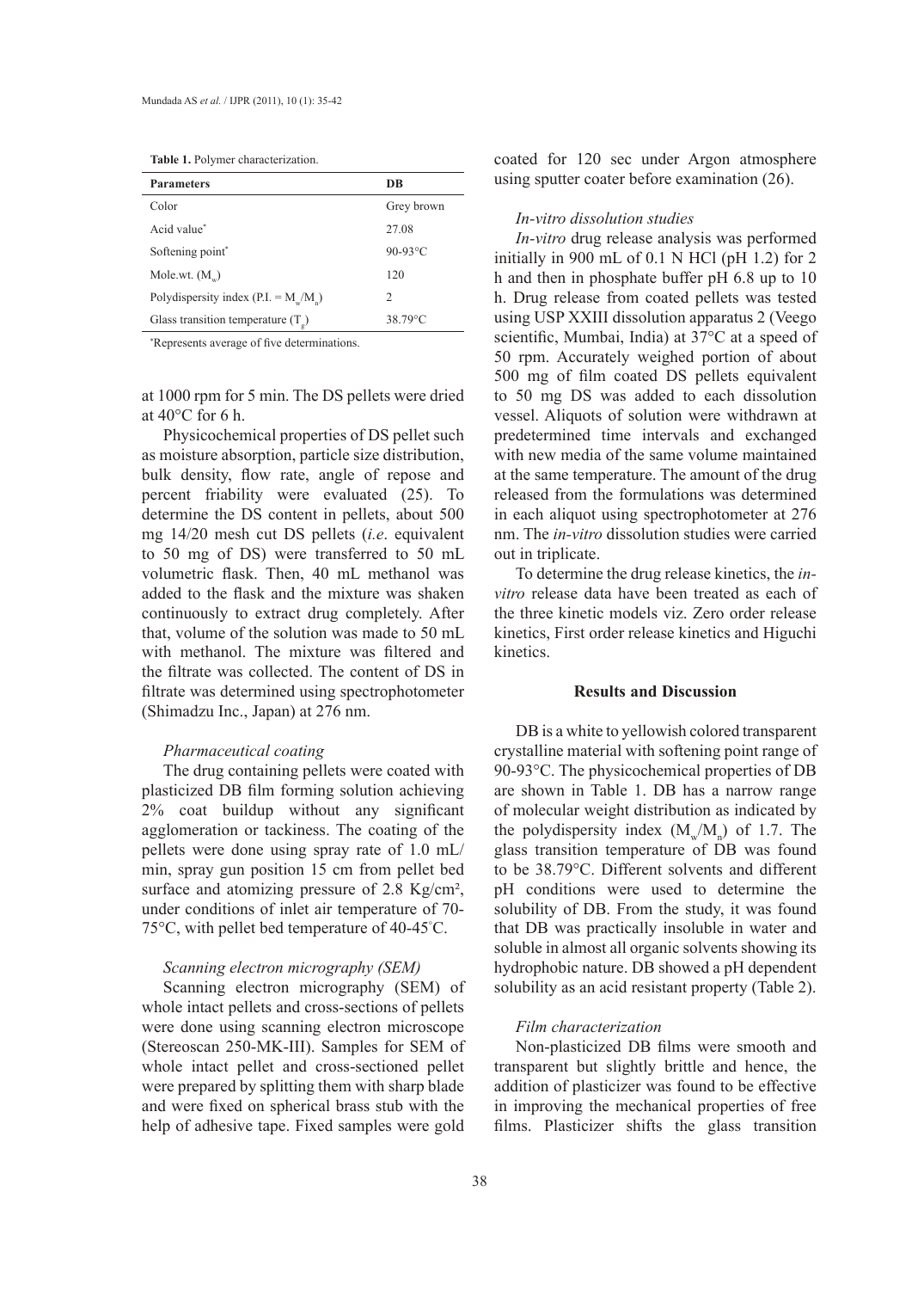| <b>Solubility in different solvents</b> |                     | Solubility in different pH solutions |                                 |
|-----------------------------------------|---------------------|--------------------------------------|---------------------------------|
| Solvent                                 | Solubility $(g/mL)$ | pН                                   | Solubility $(g/mL)$             |
| Chloroform                              | $21.97 \pm 0.010$   | 1.2                                  | $21.0 \pm 0.80 \times 10^{-2}$  |
| Dichloromethane                         | $21.05 \pm 0.020$   | 4.6                                  | $35.2 \pm 2.70 \times 10^{-2}$  |
| Acetone                                 | $0.40 \pm 0.070$    | 6.8                                  | $1.0 \pm 2.7 \times 10^{-1}$    |
| Isopropyl alcohol                       | $4.30 \pm 0.050$    | 8.0                                  | $80.5 \pm 1.9 \times 10^{-2}$   |
| Ethanol                                 | $4.10 \pm 0.013$    | 10.0                                 | $255.6 \pm 2.10 \times 10^{-2}$ |
| Water                                   | Insoluble           |                                      |                                 |

**Table 2.** Solubility data of DB showed a pH dependent solubility.

temperature to lower temperature and is an important formulation factor (27). Film characterization could not be carried out on nonplasticized films of DB, as they were brittle in the dried state. Due to the hydrophobic nature of DB, in this study DBS, which is hydrophobic plasticizer, has been utilized. Mechanical properties of the plasticized DB films containing 20% and 30% w/w DBS on the basis of total weight of polymer in solution, are shown in Table 3. The plasticized films with mean thickness of 45 to 70 mm showed moderate tensile strength and high elongation with sufficient flexibility to be bent in the dried state. The increase in elongation due to the addition of plasticizer may contribute in increased adhesion between film and coating surface. The results of mechanical property testing revealed that the plasticizer addition was effective for positively modifying the non-plasticized film characteristics of DB. Plasticized films were found to be moldable with sufficient flexibility.

The results of water vapor transmission rate (WVTR) studies are shown in Table 4. Plasticizer addition was also found to affect the polymeric film permeability (7, 28). As the experimental humidity conditions affected the WVTR, humidity conditions of 43% and 93% were employed throughout the study. DB films demonstrated low WVTR indicative of its hydrophobic nature. As film thickness was likely to affect the WVTR, Utsumi's equation used to determine the WVTR.

Mechanical properties were found to be considerably influenced by storage conditions along with polymer and type and also concentration of plasticizer, hence moisture absorption studies were carried out and the results are shown in Table 5.A and 5.B. Plasticized DB films showed the slight change in physical appearance.

### *Characterization of uncoated DS pellets*

The physicochemical properties of uncoated pellets like moisture absorption (Table 5.C), sieve analysis, bulk density, tapped density, flow rate, angle of repose and Percent friability along with the drug content are depicted in Table 6. Results revealed that the DS pellets had narrow size distributions and the sieve fraction on the 14/20 mesh was about 84%. The pellets showed good flow rate and low percent friability ( $\leq 0.6\%$ ).

### *Scanning electron micrography*

Scanning electron microscopy studies were performed on coated DS pellet, cross section of coated DS pellet along with free film surface of DB. SEM views are shown in Figure 1.A, Figure 1.B and Figure 1.C respectively. SEM photographs illustrated that the coated pellet shows uniform and continuous appearance. Smooth and continuous surface of coated pellet may facilitate the sustained release of drug that is observed in the present study. Distinct layers of the coat and the core

**Table 3.** Mechanical properties of the plasticized films.

| <b>Material</b> | Thickness of film (cm) | Tensile strength $(MNm^{-2})$ | %Elongation | Young's modulus $(MNm^{-2})$ |
|-----------------|------------------------|-------------------------------|-------------|------------------------------|
| DB with 20% DBS |                        | 0.102                         | 2.944       | 91.209                       |
| DB with 30% DBS | 0.45                   | 0.217                         | 5.453       | 190.704                      |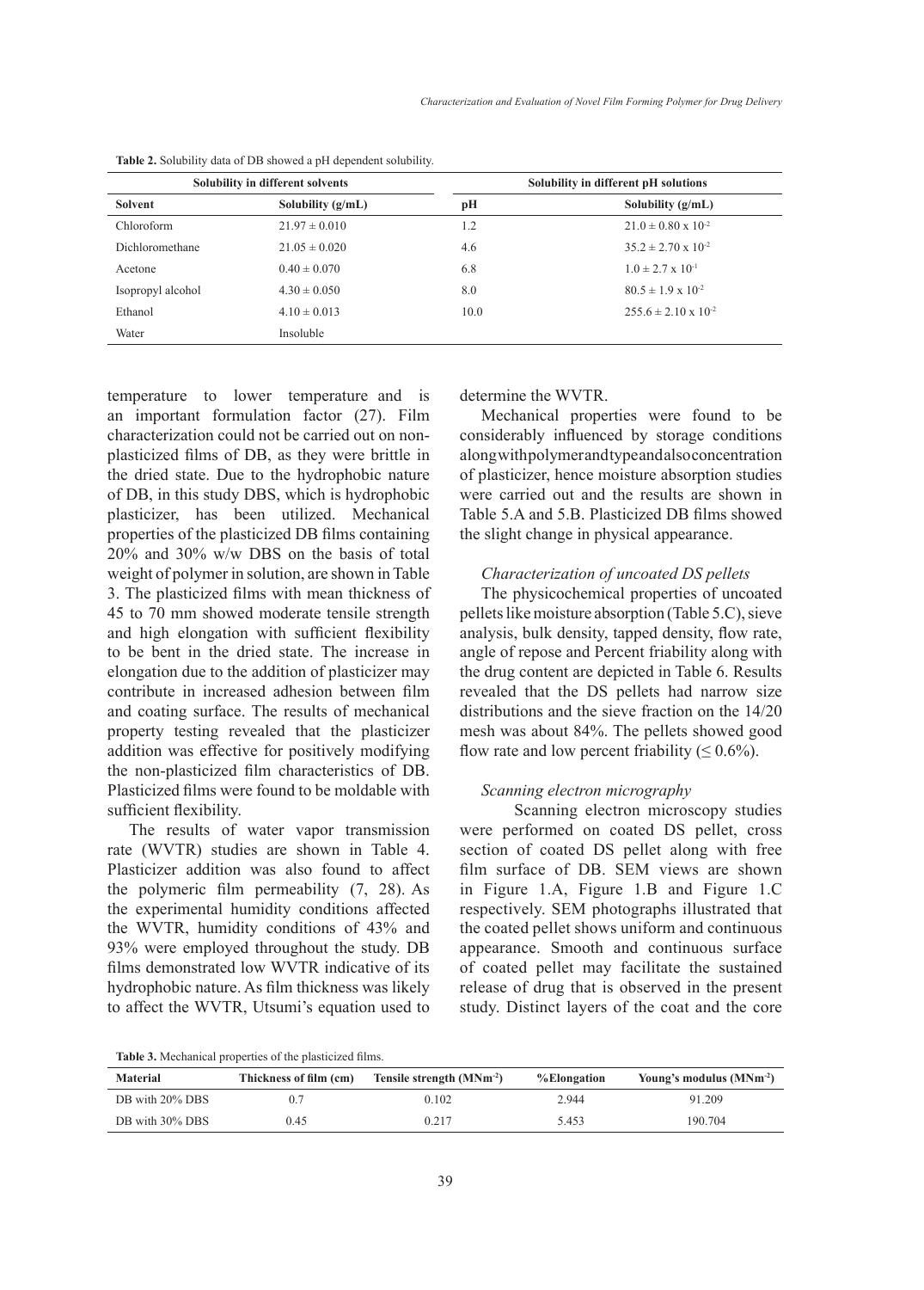|                 |                     | Area $(cm2)$ | WVTR $(gm/cm2)/24$ h at RH |                        |
|-----------------|---------------------|--------------|----------------------------|------------------------|
| <b>Material</b> | Film thickness (cm) |              | 43                         | 93                     |
| DB with 20% DBS | 0.75(0.002)         | 4.17(0.19)   | $5.016 \times 10^{-3}$     | $7.356 \times 10^{-3}$ |
| DB with 30% DBS | 0.45(0.002)         | 4.17(0.19)   | $4.916 \times 10^{-3}$     | $6.126 \times 10^{-3}$ |

**Table 4.** WVTR of plasticized film of DB.



**(A) SEM photograph of surface of coated DS pellet. (A)** SEM photograph of surface of coated DS pellet.



**(B) SEM photograph of cross section of DB coated DS pellet. (B)** SEM photograph of cross section of DB coated DS pellet.



**(C) SEM photograph of surface of film of DB. (C)** SEM photograph of surface of film of DB.

**Figure 1.** Surface and coating characterization of diclofenac sodium pellets made by scanning electron microscopy.

of the pellet is visible at higher magnification of the cross sectioned pellet which shows the efficiency of the coating.

### *In-vitro dissolution profile*

The dissolution profile of the uncoated and 2% coat buildup DS pellets with two different concentration of plasticizer is shown in Figure 2. Film coated DS pellets with plasticized DB coating solution had a round shape with fairly smooth surface before dissolution. After dissolution test, pellets still had a round shape but with little collapsed film and some pores on the film-coating layer. Very little amount of DS was released  $(< 3\%)$  in first 2 h (pH = 1.2) which may possibly be due to the insolubility of DB and DS in acidic milieu, while at pH 6.8 release increased and subsequently sustained up to 10 h.

Based on Table 7, it is clear that the release **Figure 2.** *In-vitro* release of diclofenac sodium from each formulation. Samples were withdrawn from



Figure 2.*In-vitro* release of diclofenac sodium from each at particular interval and analyzed by spectrophotometer for drug content. (A) Samples from uncoated formulation  $(4)$ . (B) Samples from formulation with 2% coat with 30% w/w plasticizer  $($ ■). (C) Samples from formulation with 2% coat formulation. Samples were withdrawn from dissolution apparatus with 20% w/w plasticizer  $(\triangle)$ .

found to improve the film characteristics satisfactorily at the concentration of about 20% and 30% and 30% and 30% and 30% and 30% and 30% and 30% and 30% and 30% and 30% and 30% and 30% and 30% and 30% and 30% and 30% an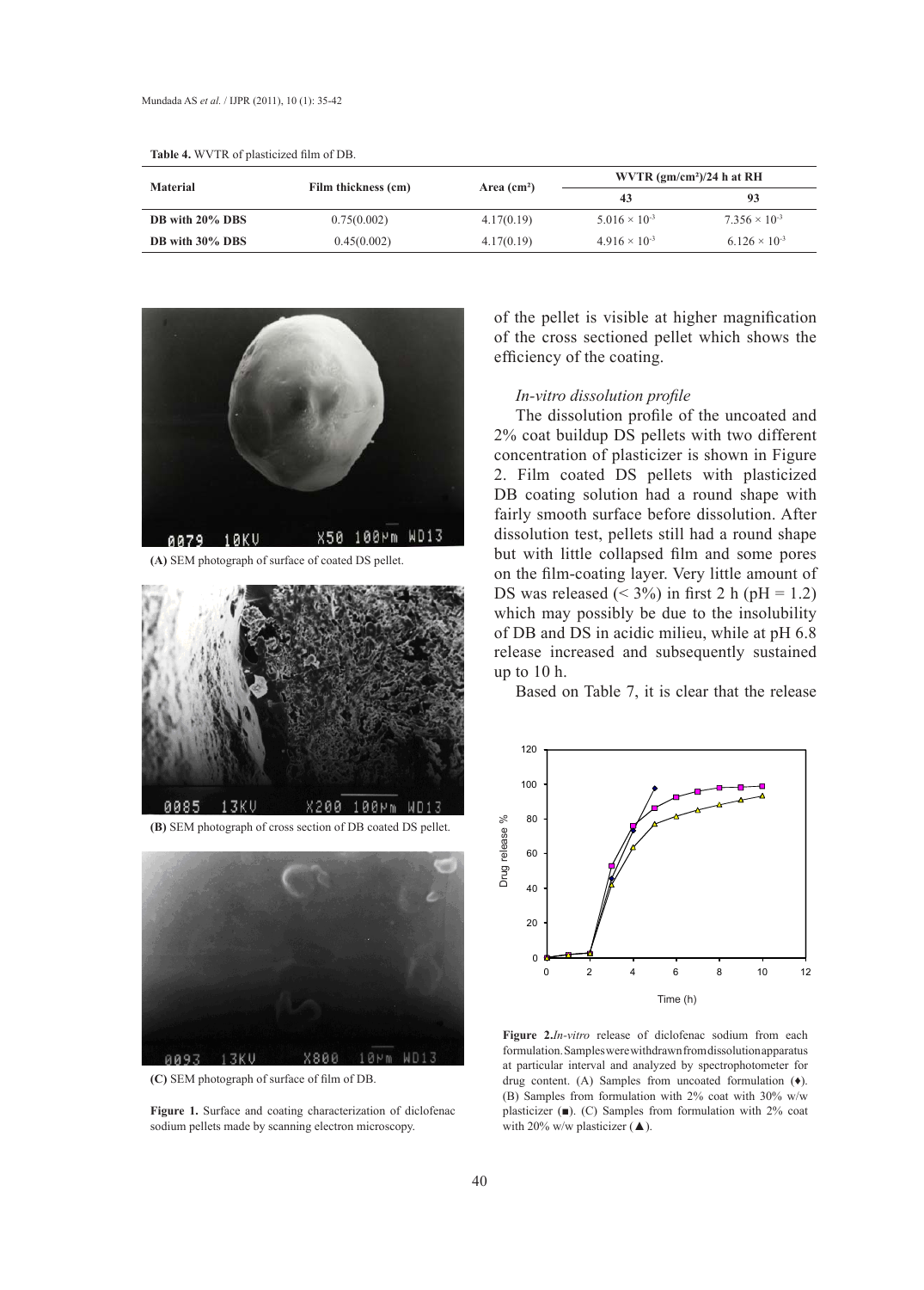**Table 5. (A)** Moisture absorption study of films of DB with 20 %w/w DBS as plasticizer.

| RH% | Moisture absorbed% |
|-----|--------------------|
|     | 1.58               |
| 93  | 197                |

**(B)** Moisture absorption study of films of DB with 30% w/w DBS as plasticizer.

| RH% | Moisture absorbed% |
|-----|--------------------|
|     | 0.66               |
| 93  | 4.28               |

**(C)** Moisture absorption study of uncoated pellets of DS.

| RH% | Moisture absorbed% |
|-----|--------------------|
| 43  | 0.029              |
| 93  | 0.2607             |

of drug from 2% coat build up pellets with 20% and 30% w/w plasticizer follows the first order release kinetics.

### **Conclusions**

A new pH dependent biomaterial DB with film forming property was examined for its drug delivery applications. Films prepared from novel biomaterial with 20% and 30% w/w plasticizer concentration on the basis of total weight of polymer in film forming solution were studied to determine the mechanical, WVTR and moisture absorption properties. Non-plasticized DB films were found to be slightly brittle and hence plasticizer was required to positively modify these films. DBS found to improve the film characteristics satisfactorily at the concentration

**Table 7.** Regression coefficient values for zero order, first order and higuchi release kinetic models

**(A)** For 2% coat build up with DB coating solution containing 30 % w/w DBS.

| Zero order | <b>First order</b> | <b>Higuchi kinetics</b> |
|------------|--------------------|-------------------------|
| 0.8713     | 0.9789             | 0.9207                  |

**(B)** For 2% coat build up with DB coating solution containing 20 % w/w DBS..

| Zero order | <b>First order</b> | <b>Higuchi kinetics</b> |
|------------|--------------------|-------------------------|
| 0.9061     | 0.9889             | 0.9454                  |

**Table 6.** Physicochemical properties of DS pellets.

| <b>Parameters</b>                     | <b>DS</b> pellet |
|---------------------------------------|------------------|
| Sieve $\%$ fraction on 14/20 mesh cut | 84.00            |
| Bulk density (gm/mL $\pm$ SD)         | 0.79(0.02)       |
| Tapped density $(gm/mL \pm SD)$       | 0.81(0.01)       |
| Flow rate $(gm/mL \pm SD)$            | 271.85 (7.37)    |
| Angle of repose $(0) \pm SD$          | 36.27(1.04)      |
| Friability (%)                        | 0.60             |
| Drug content $(\% )$                  | $99 \pm 2$       |

of about 20% and 30% w/w. The release of DS from DB coated pellets was sustained up to 10 h. The release was found to be pH dependent and explained in terms of poor solubility of DB and DS in acidic milieu. From the data obtained from the present study, it may be proposed that DBS, which is a hydrophobic plasticizer, is effective in DB film formulations and such films can be used in pharmaceutical coating processes to design the sustained release dosage forms. Due to the low WVTR and sustained drug release capability, DB seems to be promising film forming polymer for pharmaceutical coatings.

### **Acknowledgements**

Authors would like to acknowledge the help extended by Vishveshwaraya National Institute of technology, Nagpur for providing instron facility during mechanical characterization of the films and Mr. Sharad Chandak for his financial help along the work. Authors are thankful to Zim Laboratories, Nagpur, for providing the gift sample of diclofenac sodium.

#### **References**

- Phuapradit W, Shah NH, Williams WL and Infeld MH. (1) *In-vitro* characterization of polymeric membrane used for controlled release application. *Drug. Dev. Ind. Pharm.* (1995) 21: 955-963.
- (2) Knaig JL and Goodman H. Evaluative procedure for film forming materials used in pharmaceutical applications. *J. Pharm. Sci.* (1962) 51: 77-83.
- (3) Nagarsenkar MS and Hegde DD. Optimization of the mechanical properties and water vapour transmission properties of free films of hydroxy propyl methylcellulose. *Drug. Dev. Ind. Pharm.* (1999) 25: 95-98.
- (4) Rowe RC, Kotaras AD and White EFT. An evaluation